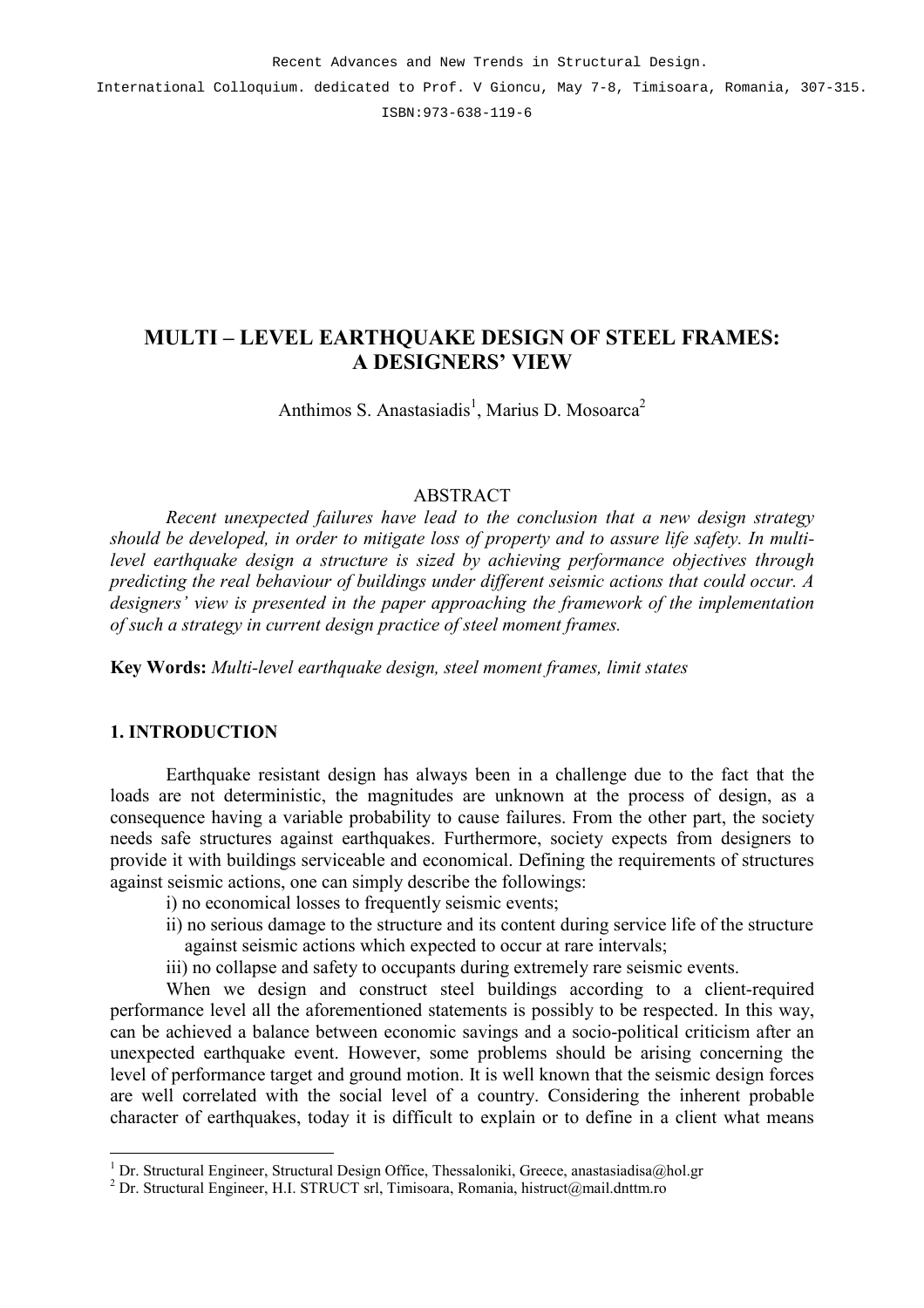probability of damage or to guarantee the level of damage. When we discuss about constructions, where the money and life "investments" are high, all the people think in a deterministic way. Therefore, in order to design in the spirit of multi-level earthquake design a series of problems should be resolved taking into account structural aspects as well as social aspects. It is very dangerous for the structural engineers the implementation of a multi-level design without obtaining a transparent understanding of the expected seismic performance and the inherent risks of the construction under different earthquake excitations. The introduction of a suitable framework of laws is absolutely necessary.

From the structural point of view, the engineering community makes an attempt to design buildings according to required predetermined objectives, named performance objectives or limit states. The idea of designing based on performance objectives is not new, at this time a great effort is made to quantify the performance targets,  $[1,2]$ . Generally, performance targets may be a level of stress not to be exceeded, a load, a limit state or a target damage state. In the last ten years, especially due to damage from Loma Prieta (1989), Northridge (1994) and Kobe (1995) an increasing interest in USA and Japan was marked<sup>[3,4,5]</sup>. Also in Europe some efforts were made towards this direction  $[6,7,8]$ . Generally, US recommendations define four performance levels (fully operational, operational, life safe, near collapse), while European attempts two (serviceability and ultimate limit state) or three performance levels (serviceability, damageability and ultimate limit state). Analyzing all these documents one can observe the divergent viewpoints, the lack of uniform definitions and methods concerning the fundamental definition of ground motions and design criteria. Of course, it should be underlined that the basis of achieving multi-level performance objectives was made.

Learning from recent failures, not only the aseismic design is adequate to mitigate structural damage, but in the same time the structural conformation and structural detailing is very important in order to ensure a level of performance; conventional detailing ("dog-bone" connections, removable shear walls, detached walls, e.t.c.) and innovative detailing (dampers, isolators, energy absorbers).

From the social point of view, firstly, an informational system should be developed in order to clarify the seismic implications in the society and secondly a system that takes into account social policy, users need, structural design practice. So, a multi-level earthquake design is not begins and ends only with a multi-level based structural code.

The aim of this paper is to discuss the implementation of a multi-level design in current structural practice and after that to present directions on the design of steel earthquake resistant frames based one the introduction of fundamental structural properties as stiffness, strength and ductility in order to ensure the multi-level behaviour using the existing codes.

### **2. INTEGRATED MULTI-LEVEL EARTHQUAKE DESIGN**

Multi-level earthquake design needs a multidisciplinary approaching due to great variety of factors affecting the final response of a structure under the probable seismic action. In figure 1 the inter-disciplinary factors for an integrated design is presented. One can observe that in this process the core is the clients' need and expectations. Furthermore, safety levels, social requirements as laws and customs, market values of the buildings, maintenance costs, repair costs after earthquakes, insurance premiums can be well prescribed in order to take the real value of the multi-level earthquake design concept. A research in Japan standing on questionnaires demonstrates that the owners want to suppress hazard severity to a small level, being more interested about " hazard of human life" and "loss of property" than for "function of building". Such researches are useful driving the social policy and the design performance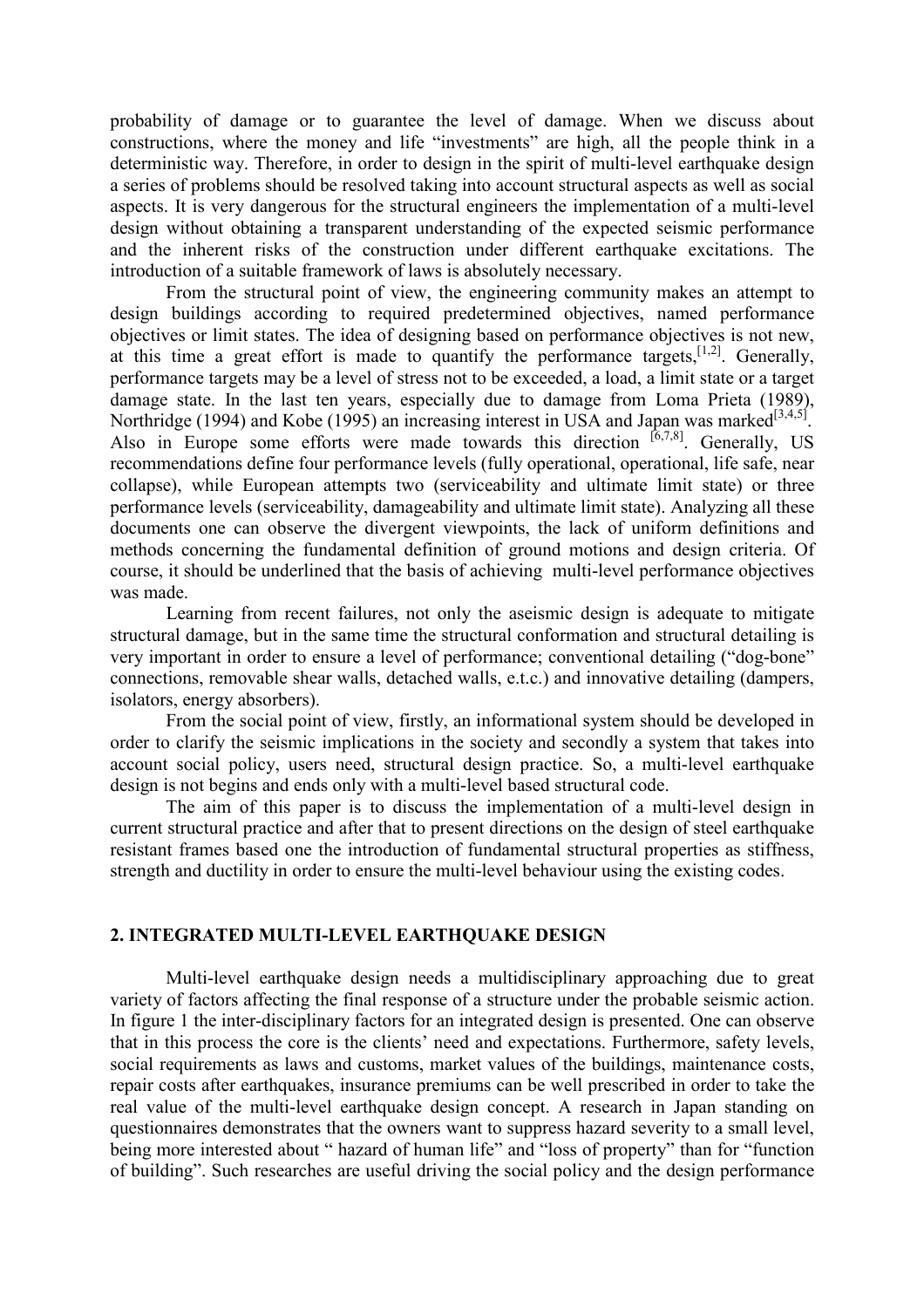objectives. Once we have resolve the social system framework it is necessary to evaluate the design earthquake. An important factor represents the reliable consideration of probable sources of potential seismic hazard, their selection and representation, in correlation with local site conditions. The contribution of engineering seismology and geotechnical engineering is valuable through macro and micro zonation studies, evaluating the seismic behaviour at the construction site. Unfortunately, there is a lack of such studies. Having all the aforementioned information conceptual conformation design, preliminary design and final design and detailing should be performed. As a function of considered performance targets a more or less sophisticated analysis and design must be made. So, it is easy to understand that the process of multi-level earthquake designs is an iterative one with so many uncertainties, cumbersome and time-consumable for current structural design offices. A solution should be the development of a new multi-level engineering framework composed by laws, open structural codes, insurance and banking support, proper fees for engineering services. Until to obtain such a system in the current design practice, it is important to introduce the spirit of multi-level structural performance exploiting the existing codes and methodologies.



Fig. 1 Factors for an integrated multi-level earthquake design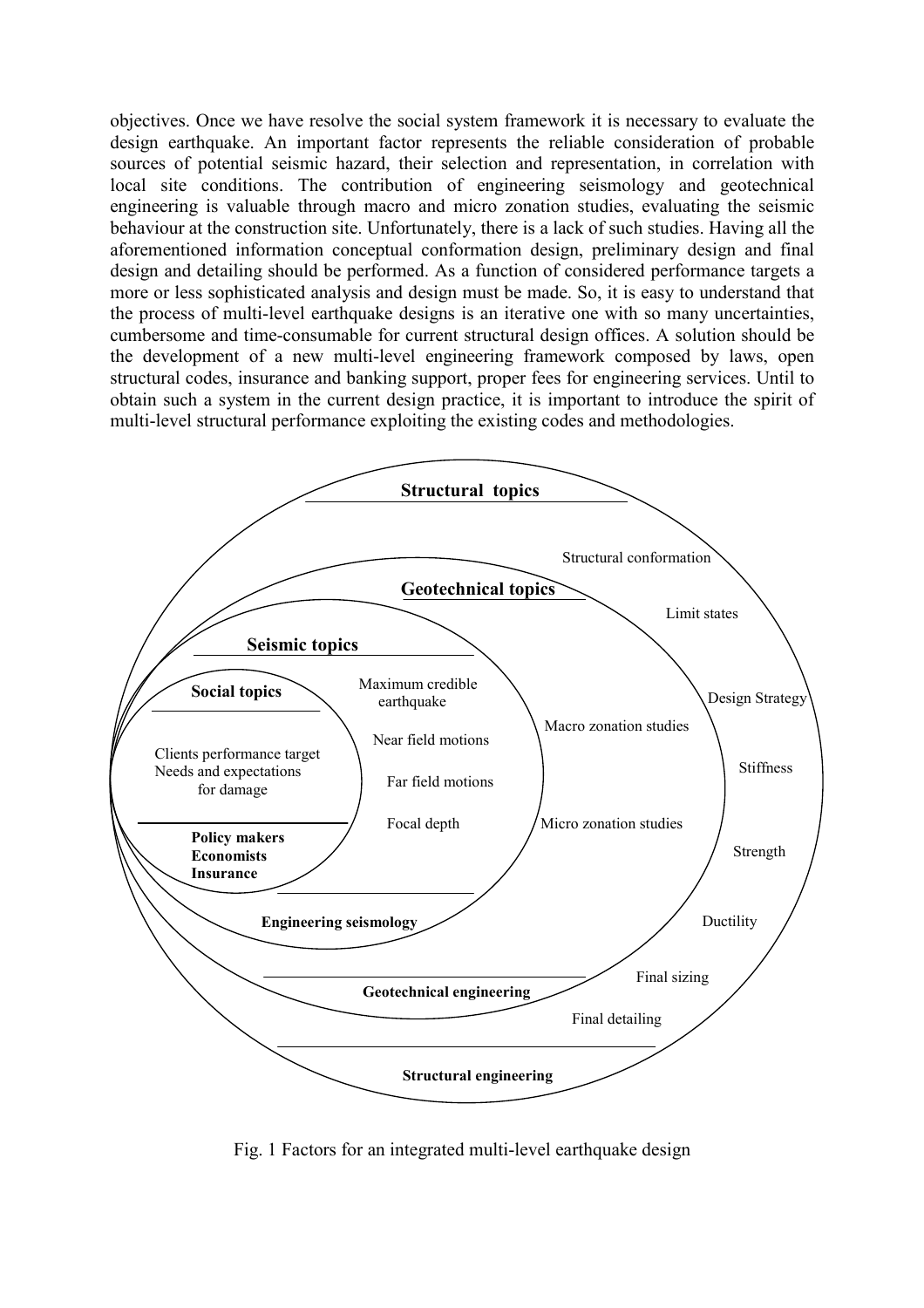For a successful implementation of performance based design at the beginning the architect together with the structural engineer and the client need to discuss a wide variety of the project topics including: the use and the importance of the project, users requirements and expectation for damage under minor, moderate and severe earthquakes, life-cycle cost of the construction, clients budget, post earthquake performance associated with repair cost and business interruption, dynamic behaviour of the proposed architectural layout.

An efficient multi-level earthquake design requires the explicit definition of performance objectives, performance requirements and acceptability criteria. As it was mentioned earlier a great debate exists among performance objectives of four, three or two levels<sup>[3,7,8]</sup>. Another important issue is the definition of the acceptability criteria through suitable performance indexes. It is evident that a single parameter as interstorey drift may not adequately control all the limit states. A methodology that seems to be easy implemented in current design practice is the RSD method which was elaborated by Gioncu and Mazzolani<sup>[7]</sup>. It is based on capacity-demands verifications of Rigidity, Strength and Ductility for different levels of seismic loads, Table 1. In the followings design directions according to the RSD spirit and existing European Code, EC-8, were presented.

| Twele 1, Hann Terel emmelante accept according to 100D manni                    |                             |                         |  |
|---------------------------------------------------------------------------------|-----------------------------|-------------------------|--|
| Performance Objective                                                           | Limit State                 | Acceptance Criteria     |  |
| No damage at structural and<br>non-structural elements under                    |                             | <i>Rigidity</i> (Basic) |  |
| frequent low earthquakes.<br>"Property Protection"                              | Serviceability Limit State  | Strength (Secondary)    |  |
| Minor damage at structural<br>elements under occasional<br>moderate earthquakes | Damageability Limit State   | <i>Strength</i> (Basic) |  |
| "Function of Building"                                                          |                             | Rigidity (Secondary)    |  |
| No collapse of structure under                                                  |                             | Ductility (Basic)       |  |
| rare severe earthquakes                                                         | <b>Ultimate Limit State</b> |                         |  |
| "Life safety"                                                                   |                             | Strength (Secondary)    |  |

Table 1. Multi-level earthquake design according to RSD matrix

## **3. DESIGN CONSIDERATIONS BASED ON RSD METHOD**

#### **3.1 Serviceability limit state**

The serviceability limit state, under frequent low earthquakes, is considered satisfied if the response of a structure is completely elastic. Such behaviour is necessary for structures with sensitive equipment and high property values. It should be mentioned that the acceleration for each limit state is determined from different spectra due to the fact that ground motion parameters as frequency contents, amplification, and intensity are also different. Simplifying the aforementioned real fact the v-redaction factor from  $EC-8$  is adopted. The main performance index, characterizing this limit state is the interstory drift. Furthermore, according to RSD method the following acceptance criteria should be respected:

*Required Interstorey Drift,*  $(R_{\delta \text{rea}}) \leq \text{Available Interstorey Drift, } (R_{\delta \text{ava}})$  (1)

The evaluation of the available drift,  $R_{\delta,ava}$ , can be made using a linear elastic analysis method, with elastic spectrum, and compared with the required interstory drift,  $R_{\delta,req.}$ , which is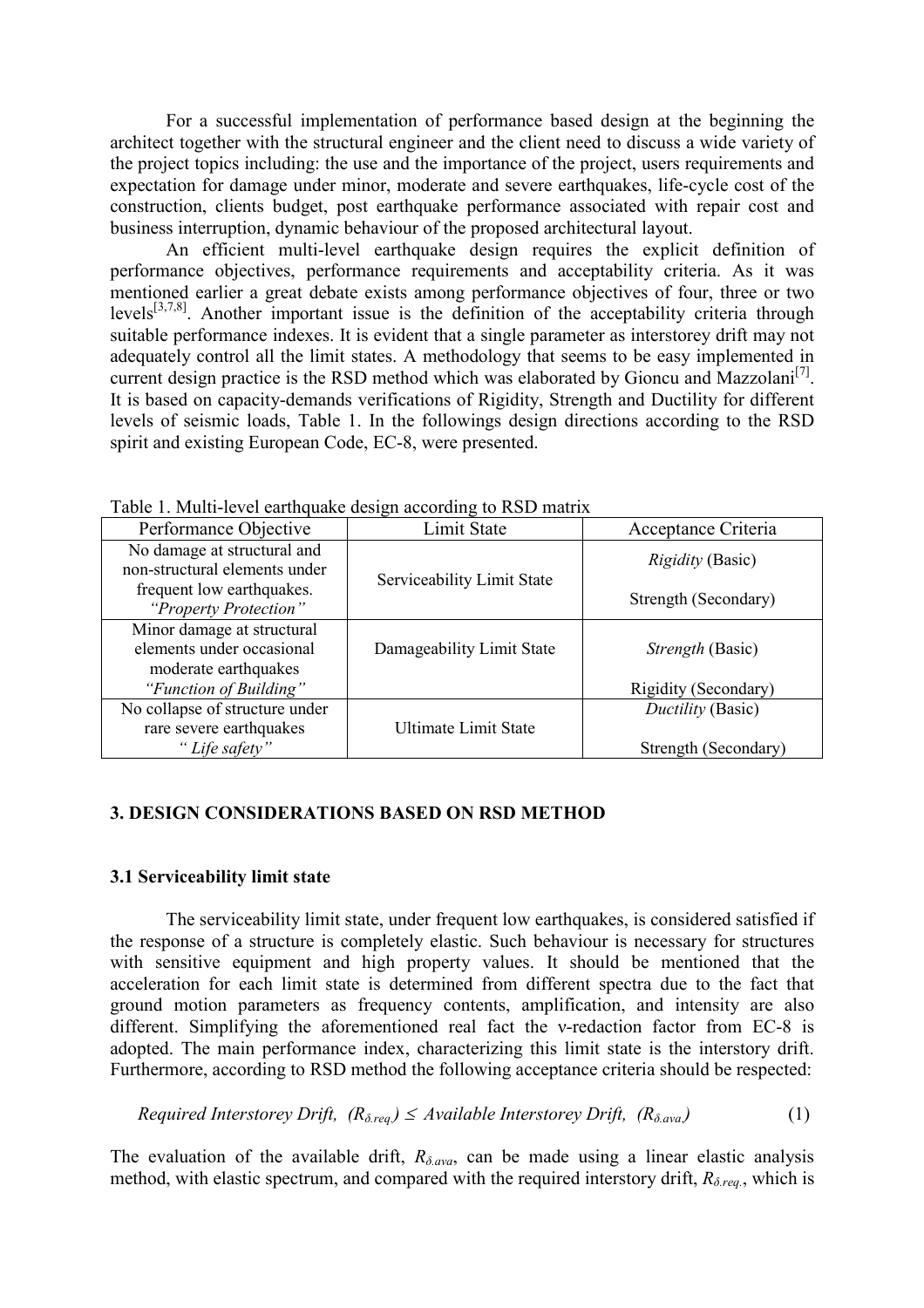given by EC –8 limitations<sup>[6]</sup> (for brittle and non-brittle non-structural elements). It is very important if the interaction of structural and non-structural elements may be considered in structural modeling. It is evident that the behaviour factor is taken 1.0. The preliminary and final design of steel elements refer to the interstory drift limitations, as a primary acceptance criteria, and after that the verification of strength and stability should be made, according to EC-8 and EC-3. A general proposal is presented in table 2. Given the experience captured from earthquakes and especially from recent severe ground motions it is demonstrated that is very difficult and uneconomic to design steel frames without taking special detailing measures (e.g. detached non-structural elements from steel resistant elements, base isolation, dampers, e.t.c.).

Table 2. General proposal for serviceability limit state verifications

|                                                | earthquakes.                                         |                                                                                                                                | Performance Objective: No damage at structural and non-structural elements under frequent low                                                                                                                                                                                |
|------------------------------------------------|------------------------------------------------------|--------------------------------------------------------------------------------------------------------------------------------|------------------------------------------------------------------------------------------------------------------------------------------------------------------------------------------------------------------------------------------------------------------------------|
| Performance requirement: "Property Protection" |                                                      |                                                                                                                                |                                                                                                                                                                                                                                                                              |
|                                                |                                                      |                                                                                                                                | Structural system: Steel moment frames with non-dissipative behaviour. q - factor equal 1.0                                                                                                                                                                                  |
|                                                |                                                      | structural elements in modeling is strongly required.                                                                          | Analysis method: Linear static analysis for regular structural layouts or linear modal analysis for<br>irregular layouts using the elastic response spectrum by considering the low return<br>period of seismic action. A possible consideration of both structural and non- |
| Performance index: Interstory Drift            |                                                      |                                                                                                                                |                                                                                                                                                                                                                                                                              |
|                                                |                                                      | <i>Acceptability criteria:</i> $R_{\delta,req} \leq R_{\delta,ava}$ (Basic); $S_{(M,N,V)req} \leq S_{(M,N,V,ava)}$ (Secondary) |                                                                                                                                                                                                                                                                              |
| Elements                                       |                                                      | Basic acceptability criteria                                                                                                   | Secondary acceptability criteria                                                                                                                                                                                                                                             |
| <b>Beams</b><br>Columns<br>Connections         | $\delta_{el} \leq 0.010h$<br>(non- brittle elements) |                                                                                                                                | $V_{\text{tot.storey}}$ / $N_{\text{tot.storey}} \ge 0.10$                                                                                                                                                                                                                   |
|                                                | $\delta_{el} \leq 0.012h$<br>(brittle elements)      |                                                                                                                                | $V_{\text{tot.storey}}$ / $N_{\text{tot.storey}} \ge 0.12$                                                                                                                                                                                                                   |
|                                                |                                                      | Detailing of structural and non structural elements                                                                            |                                                                                                                                                                                                                                                                              |
| Conventional detailing<br>Innovative detailing |                                                      |                                                                                                                                |                                                                                                                                                                                                                                                                              |
| Steel sections of class 1,2,3                  |                                                      | Base isolation                                                                                                                 |                                                                                                                                                                                                                                                                              |
| Steel wall plates                              |                                                      | Hysteretic dampers                                                                                                             |                                                                                                                                                                                                                                                                              |
| Non structural elements isolated from          |                                                      | Energy absorbers                                                                                                               |                                                                                                                                                                                                                                                                              |
| primary structural resistant elements          |                                                      | Memory alloy devices                                                                                                           |                                                                                                                                                                                                                                                                              |
| with compressive materials                     |                                                      |                                                                                                                                |                                                                                                                                                                                                                                                                              |

# **3.2 Damageability limit state**

The damageability limit state, under occasional moderate earthquakes, is considered satisfied when structural damage can be repaired and global failures cannot occur. The repair cost should be limited according to economical and technical criteria. The non-structural elements are partially damaged. Structural damage in this level of performance is generally presented by local buckling of steel elements or connections component limited damage but without loose of the capacity to carry the gravitational loads. The occurrence of  $P-\Delta$  global instability phenomena is, also, not permitted. However, this performance level presents the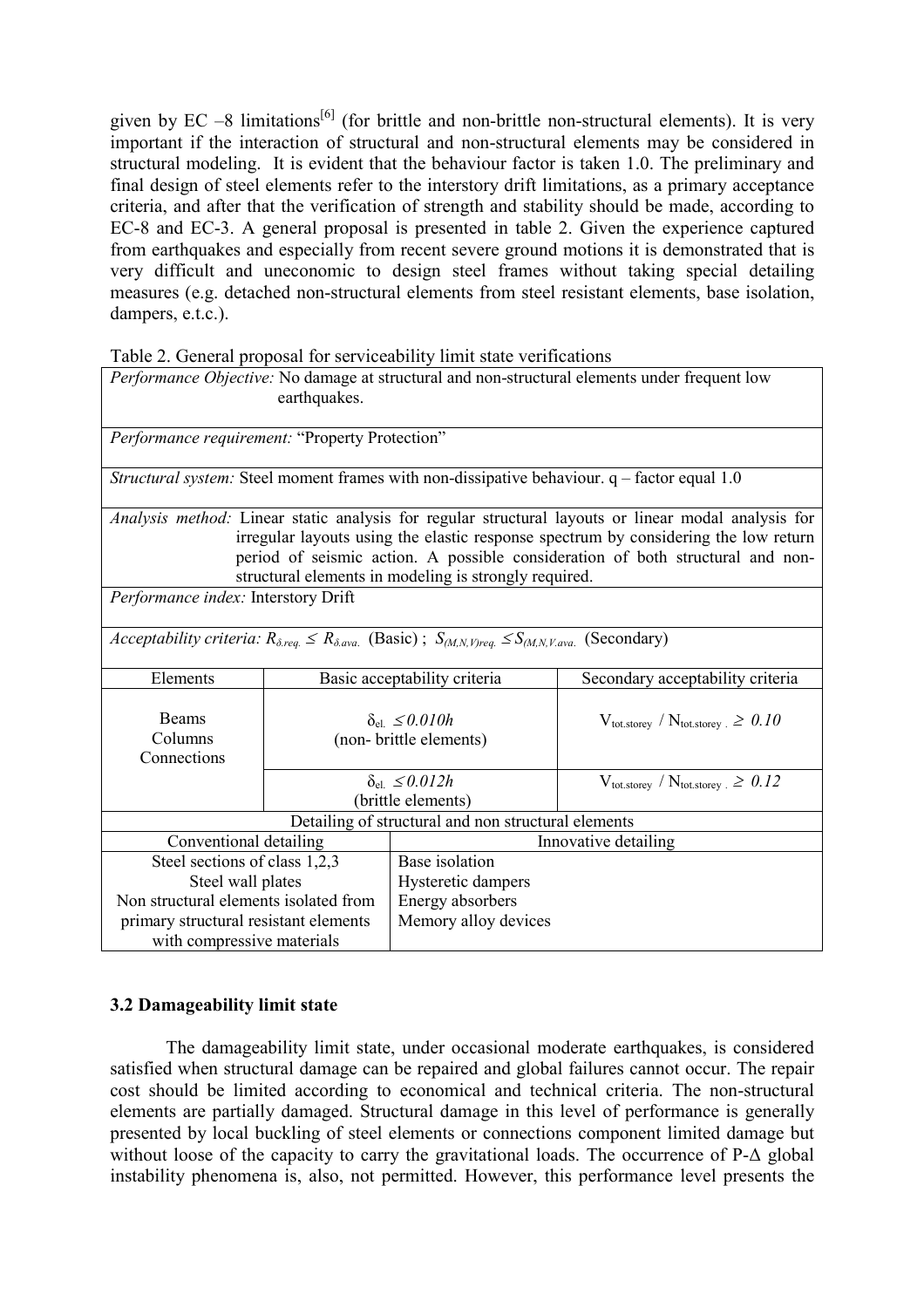incipient phase of damage. The main performance index, characterizing this limit state is the strength and stability criteria as given from EC-8 and EC-3. Furthermore, according to RSD method the following acceptance criteria should be respected:

Required Strength, 
$$
(S_{(M,N,V)req}) \le \Delta
$$
 variable Strength  $(S_{(M,N,V),ava})$  (2)

Consequently, the strength acceptability criterion is considered as the basic while the rigidity criteria is considered as secondary. The structure is designed for strength as is done in current design, considering behaviour factors greater than 1.0. This limit state follows the forced based design concept also using the capacity design strategy, in order to minimize and to control damage in predicted locations. Once the final design strength of elements was verified the top displacement of the structure should be respected. It is essential to underline that the proposed damageability limit state is equivalent with the current ultimate limit state due to the fact that elastoplastic mechanisms are defined through strength and stiffness criteria. In table 3 a general scheme for design purposes is proposed. Due to the fact that in damageability limit state the main target is to measure the level of damage, except all the aforementioned verifications a suitable damage index must be considered quantifying the grad of structural elements damage. The Park and  $Ang<sup>[11]</sup>$  damage functional is a proposal, but more research should be done in order to obtain practical formulation for cumulative damage.

| Table 3. General proposal for damageability limit state verifications |  |  |  |  |
|-----------------------------------------------------------------------|--|--|--|--|
|-----------------------------------------------------------------------|--|--|--|--|

| $\beta$ come for <i>equally</i> $\beta$ we have the set                                          |                                                                 |                                                                                                                                     |                                                                                                     |  |
|--------------------------------------------------------------------------------------------------|-----------------------------------------------------------------|-------------------------------------------------------------------------------------------------------------------------------------|-----------------------------------------------------------------------------------------------------|--|
| Performance Objective: Minor damage at structural elements under occasional moderate earthquakes |                                                                 |                                                                                                                                     |                                                                                                     |  |
| Performance requirement: " Function of Building"                                                 |                                                                 |                                                                                                                                     |                                                                                                     |  |
|                                                                                                  |                                                                 |                                                                                                                                     | Structural system: Steel moment frames with dissipative behaviour. $q$ – factor greater than 1.0    |  |
|                                                                                                  |                                                                 |                                                                                                                                     | Analysis method: Linear static analysis for regular structural layouts or linear modal analysis for |  |
|                                                                                                  |                                                                 |                                                                                                                                     | irregular layouts using the reduced elastic response spectrum by considering                        |  |
|                                                                                                  |                                                                 |                                                                                                                                     | elastoplastic action through q-factor. For special cases (high structural irregularity,             |  |
|                                                                                                  |                                                                 |                                                                                                                                     | severe ground motions with unsuitable soil conditions) a push-over analysis should                  |  |
|                                                                                                  | be used.                                                        |                                                                                                                                     |                                                                                                     |  |
|                                                                                                  |                                                                 |                                                                                                                                     | Performance index: Strength and stability control (Basic); Top displacement (Secondary)             |  |
|                                                                                                  |                                                                 |                                                                                                                                     |                                                                                                     |  |
|                                                                                                  |                                                                 | <i>Acceptability criteria:</i> $S_{(M,N,V)req.} \leq S_{(M,N,V,ava.)}$ (Basic); R $\Delta$ .req. $\leq R_{\Delta,ava.}$ (Secondary) |                                                                                                     |  |
|                                                                                                  |                                                                 |                                                                                                                                     |                                                                                                     |  |
| Elements                                                                                         |                                                                 | Basic acceptability criteria                                                                                                        | Secondary acceptability criteria                                                                    |  |
|                                                                                                  |                                                                 |                                                                                                                                     |                                                                                                     |  |
| Beams                                                                                            | § 6.6.2 / EC-8 <sup>[6]</sup>                                   |                                                                                                                                     |                                                                                                     |  |
|                                                                                                  |                                                                 |                                                                                                                                     |                                                                                                     |  |
| Columns                                                                                          |                                                                 |                                                                                                                                     | $\Delta_{\text{top}} \leq H/500$                                                                    |  |
|                                                                                                  |                                                                 | $\S$ 4.4.2.2, $\S$ 6.6.3 / EC-8 <sup>[6]</sup>                                                                                      |                                                                                                     |  |
|                                                                                                  |                                                                 |                                                                                                                                     | $\Delta_{\text{top}}$ obtained from loads<br>non                                                    |  |
| Connections                                                                                      |                                                                 | § 6.5.5 / EC-8 <sup>[6]</sup>                                                                                                       | multiplied with load safety factors                                                                 |  |
|                                                                                                  |                                                                 |                                                                                                                                     |                                                                                                     |  |
|                                                                                                  |                                                                 |                                                                                                                                     |                                                                                                     |  |
| Damage Index, I <sub>D</sub> ,: Park and Ang damage index <sup>[11]</sup>                        |                                                                 |                                                                                                                                     |                                                                                                     |  |
| Detailing of structural elements                                                                 |                                                                 |                                                                                                                                     |                                                                                                     |  |
| Global conformation                                                                              |                                                                 | Local conformation                                                                                                                  |                                                                                                     |  |
|                                                                                                  | Steel sections of class 1,2<br>Structural simplicity-continuity |                                                                                                                                     |                                                                                                     |  |
| Avoidance of flexural-torsional buckling<br>Symmetry and redundancy                              |                                                                 |                                                                                                                                     |                                                                                                     |  |
| Bi directional stiffness                                                                         |                                                                 |                                                                                                                                     | Reduced location with stress concentrations                                                         |  |
| Suitable foundation system                                                                       | High redundant connections                                      |                                                                                                                                     |                                                                                                     |  |
|                                                                                                  |                                                                 |                                                                                                                                     |                                                                                                     |  |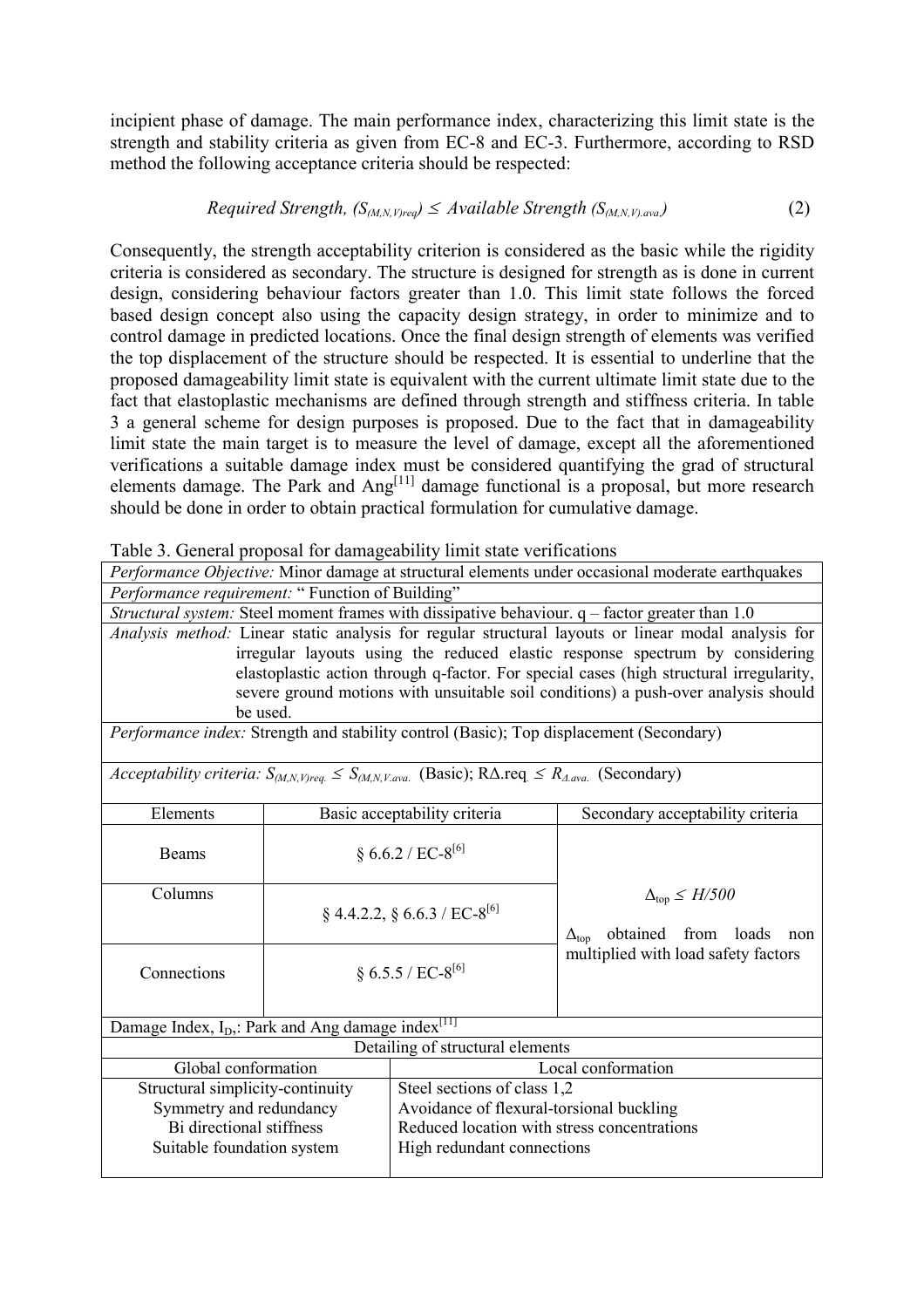#### **3.3 Ultimate limit state**

The ultimate limit state, under severe rare earthquakes, is considered satisfied when no collapse is occurred and life safety is obtained. The non-structural elements are completely damaged and also locally some elements, possibly, don't sustain their dead load. The avoidance of global collapse is the main performance target. Predicted local failures are admitted. Consequently, the determination of expected deformation capacity of elements, failure mechanism, member strength hierarchy and ultimate inelastic deformation is of primary importance. A controlled plastic mechanism should be obtained only using kinematic global analysis and deformation based design concepts, avoiding dangerous concentrations of seismic action<sup>[7,10,12]</sup>. Despite all these obvious issues, the majority of seismic design codes, in order to assure the inelastic deformation capacity, work with stringent stiffness and strength criteria without an explicit evaluation of the ductility. To achieve the ultimate limit state the basic acceptance criteria that should be respected is:

Required Ductility, 
$$
(D_{\mu\theta, \text{req.}}) \le \text{Available Ductility}, (D_{\mu\theta, \text{avg.}})
$$
 (3)

A proposal towards the evaluation of both the available and required ductility is given elsewhere  $[7,10]$ . Once the steel elements obtained from ductility based design, the strength conditions should be checked. In this way it is possible to decouple the domination effect of stringent drift limits in the design of steel moment frames. In current EC- 8 the deformation capacity defined only through general conditions. It is very important to introduce the concept of ductility-based design through an annex format. Table 4 presents a simplified proposal for the verification of ultimate limit state.

As it was demonstrated from past earthquakes, the maximization of the inelastic capacity of a structure is strongly related with the correct structural detailing. Furthermore, in order to mitigate the consequence of the calculation discrepancies more attention must be paid in structural details that enhance energy absorption capacity of steel frames using "dog-bone" connections, high redundant details, only class 1 sections.

## **4. CONCLUDING REMARKS**

The multi-level earthquake design is a promising engineering concept that clearly represents the future progress in earthquake engineering. Certainly, performance-based design from the definition needs a probabilistic reliability format. A structure is protected for specified performance level with a given annual probability of excedence. In order to be implemented such a design it is necessary to be developed a social as well as a new structural framework.

From structural point of view, we have a long way till to introduce in current practice a multi-level earthquake design format, taking into consideration difficulties as the reliable definition of seismic actions, regulations for the different performance levels correlated with corresponding performance indices, a database of structural failures associated with a given probability of excedence or a database of structural details with a prescribed probability of damage, development of construction quality control, feasibility studies and so on. Much research should be done in order to obtain suitable criteria for site performance in terms of acceptable foundation settlements and soil-foundation-structure interaction.

However, it is essential to introduce as a first step, the basic concept of multi-level design through RSD method exploiting the current structural regulations and experience captured from past earthquakes. For this only a ductility-based design is necessary to be implemented in EC-8, and more information about different structural details for the different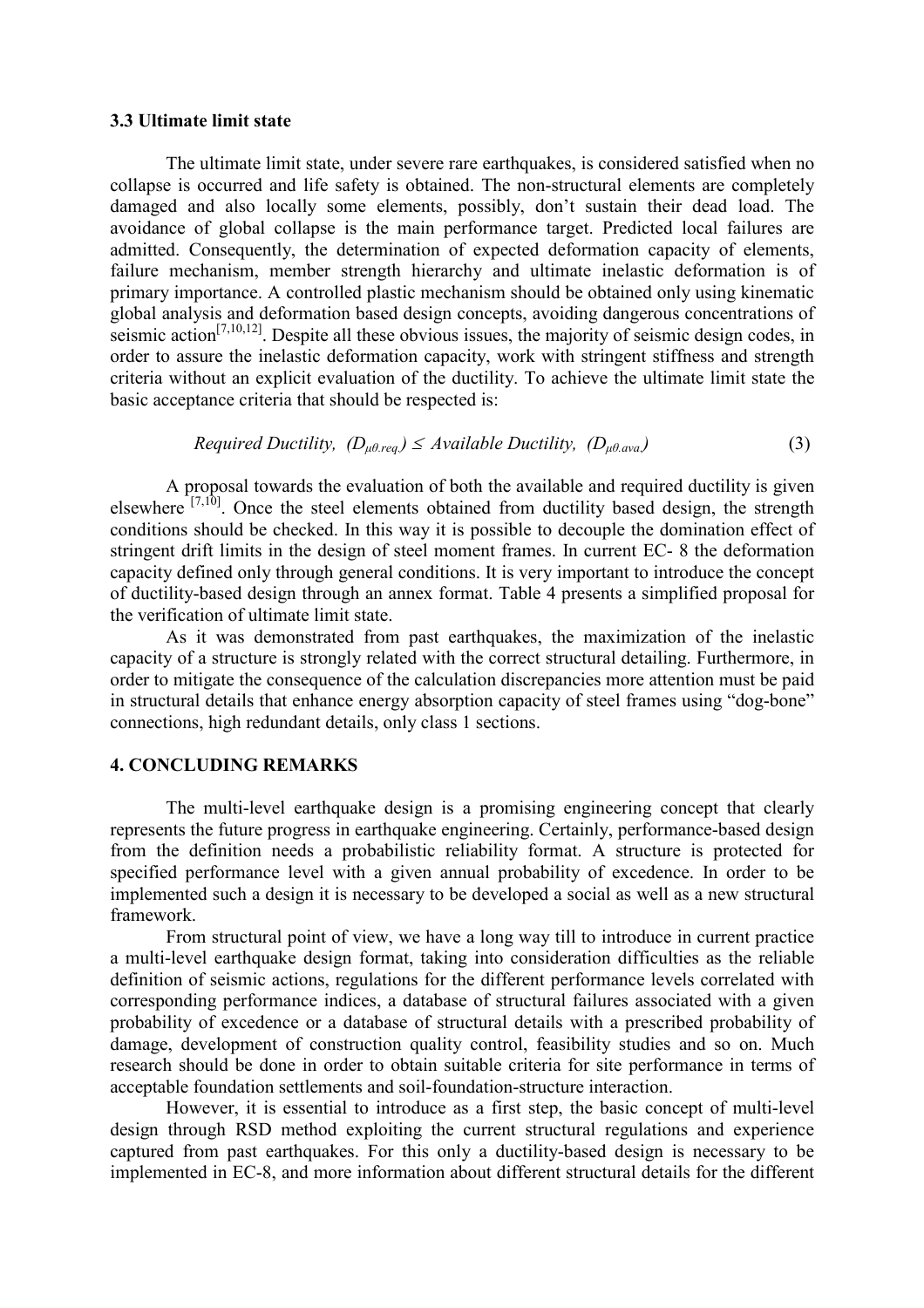limit states. Using the RSD method a designer is capable to project structures according to clients performance targets meaning as "Loss of property" (serviceability state), "Function of Building" (damageability state) and "Life safety" (ultimate state).

Table 4. General proposal for damageability limit state verifications

*Performance Objective:* No collapse of structure under rare severe earthquakes

*Performance requirement:* " Life safety"

*Structural system:* Steel moment frames with dissipative behaviour. q – factor greater than 2.0

*Analysis method:* Equivalent static analysis connected with force distributions obtained from plastic analysis $[11]$  using as seismic actions those obtained from inelastic spectra. For irregular layouts push-over analysis seems to be a good solution. For special cases time-history analysis is necessary.

*Performance index:* Ductility defined as the rotation capacity of plastic hinges (Basic); Strength and Stability conditions (Secondary)

*Acceptability criteria:*  $D_{\mu\theta, \text{reg.}} \leq D_{\mu\theta, \text{avg.}}$  (Basic) ;  $S_{(M,N,V) \text{reg.}} \leq S_{(M,N,V, \text{avg.}}$  (Secondary);

| Elements                            | Basic acceptability criteria                    |                                                  | Secondary acceptability criteria               |
|-------------------------------------|-------------------------------------------------|--------------------------------------------------|------------------------------------------------|
| <b>Beams</b>                        | A comprehensive methodology<br>presented in [7] |                                                  | § 6.6.2 / EC-8 <sup>[6]</sup>                  |
| Columns                             |                                                 |                                                  | $\S$ 4.4.2.2, $\S$ 6.6.3 / EC-8 <sup>[6]</sup> |
| Connections                         |                                                 |                                                  | § 6.5.5 / EC-8 <sup>[6]</sup>                  |
| Detailing of structural elements    |                                                 |                                                  |                                                |
| Global conformation                 |                                                 |                                                  | Local conformation                             |
| Strong column- weak beam concept    |                                                 | Steel sections of class 1                        |                                                |
| Avoid soft story mechanism          |                                                 | "Dog-bone" connections                           |                                                |
| Avoid very short beam spans         |                                                 | Special fuse elements in predetermined positions |                                                |
| Provide mass and stiffness symmetry |                                                 | High redundant connections                       |                                                |
| Provide with structural continuity  |                                                 |                                                  |                                                |

## **5. REFERENCES**

- [1] Bertero, V., Performnce based seismic engineering: conventional vs innovative approaches, Proceedings of *12th World Conference on Earthquake Engineering*, New Zeeland, CD-Rom, paper 2074, 2000.
- [2] Fajfar,P., Krawinkler, H., Seismic Design Methodologies for the Next Generation of Codes, Balkema, Rotterdam, 1997.
- [3] SEAOC, Vision 2000, Performance based seismic engineering of buildings, vol. I and II. Sacramento,Structural Engineers Association of California, 1995.
- [4] FEMA 283, Performance based seismic design of buildings: an action plan for future studies, Washington DC, Federal Emergency Management Agency, 1996.
- [5] Yamanouchi, H., An approach to performance –based design system, Proceedings of *5th US-Japan Workshop on the Improvement of Building Structural Design and Construction Practices,* ATC-15-4, pp.51-64.
- [6] EC-8, Revised Final PT Draft, prEN 1998-1:200X, Draft may 2002.